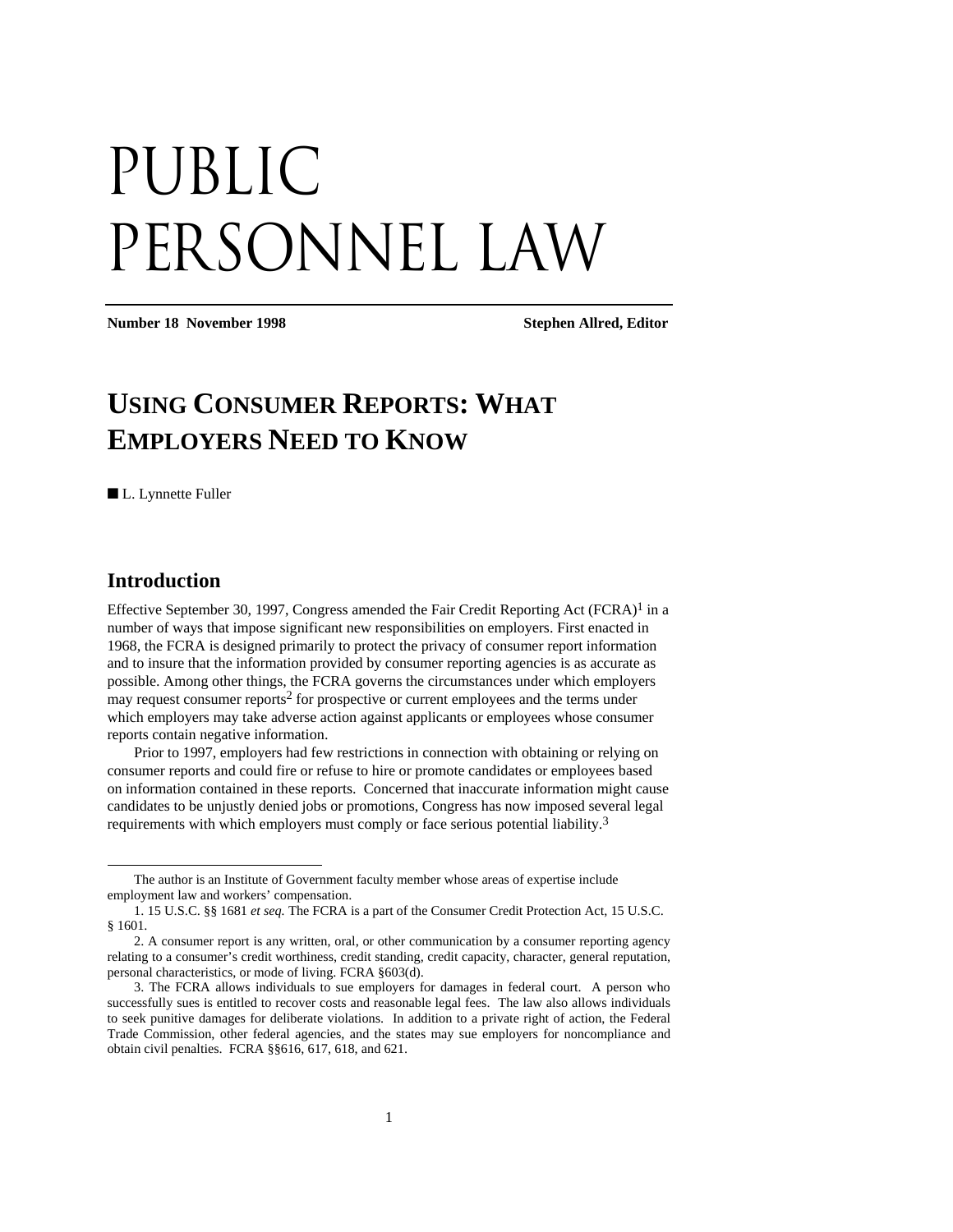This bulletin summarizes the amendments to the Fair Credit Reporting Act regarding the use of consumer reports when making employment decisions and the implications of these amendments for employers.

#### **Employer Duties under the FCRA**

Sections 604, 606,<sup>4</sup> and 615 of the FCRA detail an employer's responsibilities in using consumer reports for employment purposes. In pertinent part, the amendments require employers to:

- Certify to a credit reporting agency before obtaining a consumer credit report that the employer is in compliance with the FCRA and will not misuse any information contained in the report in violation of the  $\vert \text{law} \vert$ ;
- Disclose to employees or candidates, before the report is procured, that a consumer credit report may be obtained and used in making employment decisions;
- Obtain written permission from the employee or candidate to obtain the consumer credit report;
- Provide the employee or candidate with a pre–adverse action disclosure that includes a copy of the individual's consumer report and a description of the consumer's rights under the  $FCRA$ ; \_\_\_
- Provide the candidate for employment or the employee with the name, number, and address of the consumer reporting agency that supplied the report if an adverse action is taken. The employer must state that the reporting agency that supplied the report did not itself make the decision or take the adverse action and cannot give specific reasons for it. The employer must give notice of the individual's right to dispute information contained in the report as well as the right to obtain a free copy of the report from the reporting agency within sixty days.

In sum, the amendments require employers to tell employees or candidates, in a document that contains nothing but this disclosure, that credit reports may be sought and used in making employment decisions.

1

Additionally, employers must get an employee or candidate's permission—in writing— to procure such a report. The Federal Trade Commission (FTC) has stated that the disclosure and written authorization required by the FCRA can be provided for in a single document. However, any such document must include no more language than is absolutely necessary to achieve disclosure by the employer and authorization from the employee or candidate. While employers may continue to notify candidates in an employment application that consumer reports may be sought, this notification does not relieve them of the duty to make a separate disclosure as required by Section 604(b)(2)(A) of the FCRA.

Employers are also required under the FCRA amendments to inform prospective or active employees that adverse action will be taken based on the consumer credit report, and employers must do this before such action occurs. Additionally, the amendments require an employer to supply an employee or candidate with a copy of his or her consumer report and a notice of the individual's rights under the FCRA.

#### **What to Consider before Requesting a Consumer Report**

The law does not provide guidance regarding how long after giving pre–adverse action notification an employer must wait before actually taking an adverse action such as a failure to hire. However, in developing appropriate procedures, employers should bear in mind that the purpose of this FCRA provision is to allow employees or candidates to discuss reports with employers or to otherwise respond before any adverse action is taken. Accordingly, if an employer takes an adverse employment action based on a credit report, the employer should wait at least five business days after giving notification to the employee or candidate before taking that action. If you frequently use consumer reports to aid in your hiring decisions, you may wish to first narrow the field of candidates for a particular position to the smallest number possible *using other criteria* before requesting these reports. Doing this should reduce the number of pre–adverse action notices that may ultimately be required.

The FTC has cautioned that any adverse action based—even in part—on information contained in a consumer report triggers the full array of duties imposed on employers under the Fair Credit Reporting Act, most specifically the notification duty. These same duties are triggered even if a candidate for employment with a good credit history is turned down in favor of a candidate with a better one.

**Comment [LLF1]:** Section 604(b)(1)(A)

**Comment [LLF2]:** Section  $604(b)(2)(A)$ 

**Comment [LLF3]:** Section 604(b)(2)(Break)

**Comment [LLF4]:** Section 604(b)3) **Comment [LLF5]:** 

**Comment [LLF6]:** Section 615(a)

<sup>4.</sup> Section 606 of the FCRA mandates that specific procedures be followed when an "investigative consumer report" is requested by an employer. An investigative consumer report is defined by FCRA § 603(e) as a consumer report in which information is gathered by interviews with a consumer's neighbors, friends, or others who have knowledge of the consumer.

<sup>2</sup>